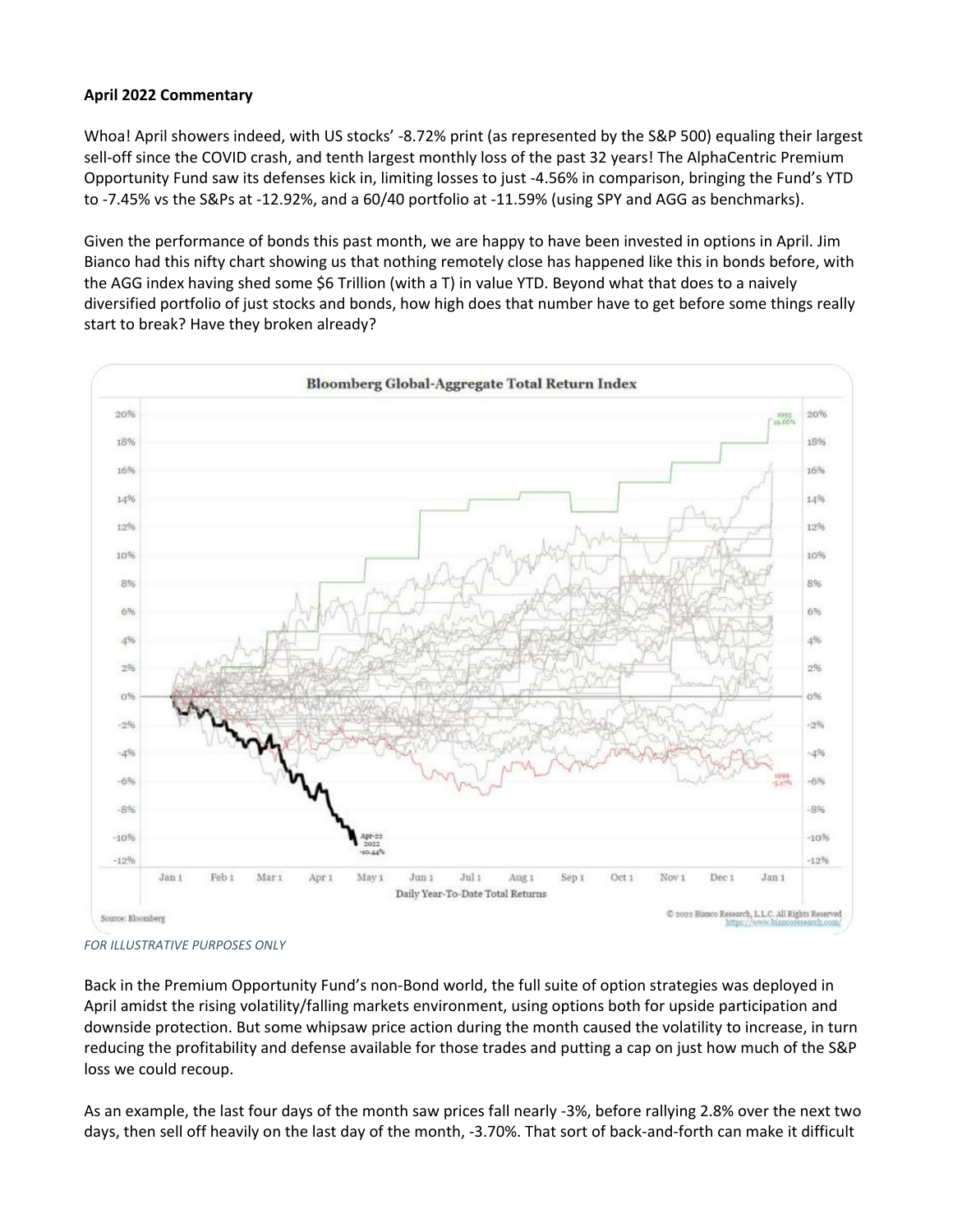to find value in options, which can also remain elevated in price even when the market's price reverts back the other direction. In effect, other traders look to be pricing in the possibility of just this sort of whipsaw action.

Currently, we remain squarely in the rising volatility/falling markets model quadrant, and continued to position the portfolio accordingly, with prudent market participation methods employed alongside option and VIX defensive strategies.

**We're hoping these April showers bring some May flowers but we're keeping the umbrella in hand…just in case.**



*FOR ILLUSTRATIVE PURPOSES ONLY*

## **Fund Performance as of 3/31/22 (Annualized if greater than one year)**

| <b>Inception Date: 9/1/11</b>      | <b>QTD</b> | <b>YTD</b> | <b>1 YR</b> | <b>3 YR</b> | <b>5 YR</b> | <b>10 YR</b>             | <b>Inception</b> |
|------------------------------------|------------|------------|-------------|-------------|-------------|--------------------------|------------------|
| <b>HMXIX</b> (Inception 9/1/11)    | $-3.02$    | $-3.02$    | 2.51        | 13.28       | 8.82        | 9.62                     | 10.36            |
| <b>HMXAX</b> (Inception 9/30/16)   | $-3.08$    | $-3.08$    | 2.24        | 13.01       | 8.43        | $\overline{\phantom{a}}$ | 8.19             |
| <b>HMXCX</b> (Inception 9/30/16)   | $-3.27$    | $-3.27$    | 1.46        | 12.35       | 7.75        | $\qquad \qquad -$        | 7.51             |
| S&P 500 TR Index                   | $-4.60$    | $-4.60$    | 15.65       | 18.92       | 15.99       | ۰                        | 16.46            |
| <b>Class A After Sales Charges</b> | $-8.65$    | $-8.65$    | $-3.62$     | 10.80       | 7.16        | $\blacksquare$           | 7.03             |

*The performance data quoted represents past performance, past performance does not guarantee future results, the investment return and principal value of an investment will fluctuate so that when redeemed, it may be worth more or less than their original cost, and current performance may be lower or higher than the performance data quoted. To obtain performance data current to the most recent month-end, please call 844- ACFUNDS (844-223-8637) or at our website www.AlphaCentricFunds.com.*

*The maximum sales charge for Class "A" Shares is 5.75%. The Fund's total operating expenses are 2.39%, 3.14%, and 2.14% for the Class A, C, and I Shares respectively.*

## **Important Risk Information**

Investing in the Fund carries certain risks. The Fund will invest a percentage of its assets in derivatives, such as futures and options contracts. The use of such derivatives and the resulting high portfolio turnover may expose the Fund to additional risks that it would not be subject to if it invested directly in the securities and commodities underlying those derivatives. The Fund may experience losses that exceed those experienced by Funds that do not use futures contracts and options strategies. Investing in commodities markets may subject the Fund to greater volatility than investments in traditional securities. Currency trading risks include market risk, credit risk and country risk. Foreign investing involves risks not typically associated with US Investments. Changes in interest rates and the liquidity of certain investments could affect the Fund's overall performance. The Fund is non-diversified and as a result changes in the value of a single security may have significant effect on the Fund's value. Other risks include U.S. Government securities risks and investments in fixed income securities. Typically, a rise in interest rates causes a decline in the value of fixed income securities or derivatives owned by the Fund. Furthermore, the use of leveraging can magnify the potential for gain or loss and amplify the effects of market volatility on the